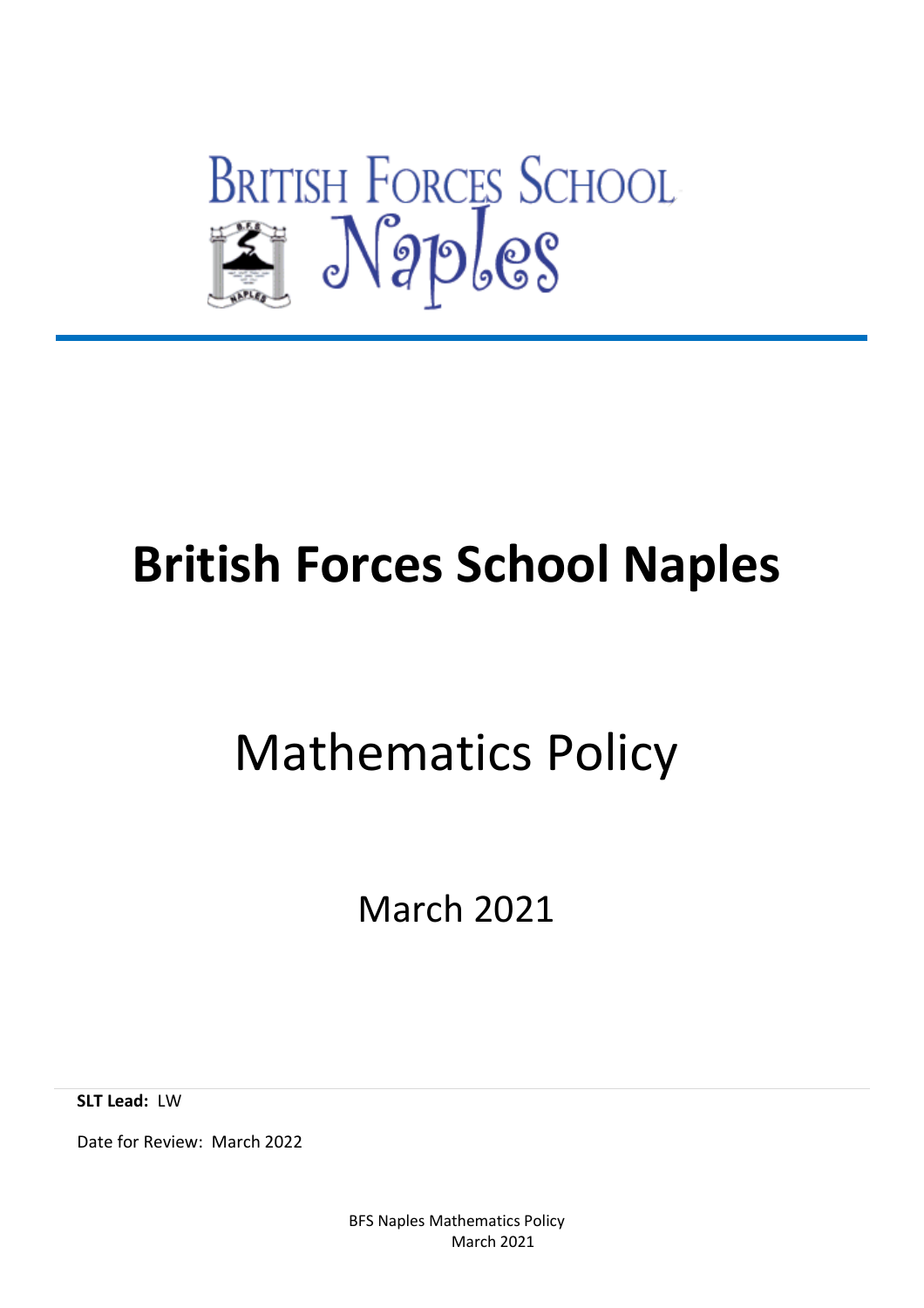# **Policy Contents:**

| Page:          | Content:                                                                                                                   |  |  |  |
|----------------|----------------------------------------------------------------------------------------------------------------------------|--|--|--|
| 1              | Contents<br>$\bullet$                                                                                                      |  |  |  |
| $\overline{2}$ | Aims<br><b>Our Vision</b>                                                                                                  |  |  |  |
|                | Planning and Organisation                                                                                                  |  |  |  |
| 3              | Delivery - Beginning the Learning Journey; Developing the<br>$\bullet$<br>Learning Journey; Reviewing the Learning Journey |  |  |  |
| 4              | Delivery continued<br>$\bullet$                                                                                            |  |  |  |
| 5              | Recording Progress and Presentation Expectations<br>$\bullet$                                                              |  |  |  |
| 6              | Assessment<br>$\bullet$                                                                                                    |  |  |  |
|                | <b>Equal Opportunities</b>                                                                                                 |  |  |  |
| $\overline{7}$ | <b>Times Tables</b><br>$\bullet$                                                                                           |  |  |  |
|                | Resources                                                                                                                  |  |  |  |
|                | Monitoring and Review                                                                                                      |  |  |  |
| 8              | Home Learning                                                                                                              |  |  |  |
|                | <b>SEND</b>                                                                                                                |  |  |  |
|                | Challenging the More Able                                                                                                  |  |  |  |
|                | <b>Equal Opportunities</b>                                                                                                 |  |  |  |
|                | <b>Related Documents</b>                                                                                                   |  |  |  |
| 9              | Appendix A - Learning Journey example<br>$\bullet$                                                                         |  |  |  |
| 10             | Appendix B - Mathematics Marking and Feedback Insert<br>$\bullet$                                                          |  |  |  |
| 11             | Appendix C - Maths Toolkit example                                                                                         |  |  |  |

At BFS Naples, our mathematics curriculum follows the Programme of Study and Aims of the National Curriculum.

Mathematics is a tool for everyday life. It teaches us how to make sense of the world around us through developing a child's ability to calculate, to reason and to solve problems. It is a whole network of concepts and relationships which provide a way of viewing and making sense of the world and provides the materials and means for creating new imaginative worlds to explore. Through their growing knowledge and understanding, children learn to appreciate the contribution made by many cultures to the development and application of mathematics. A high-quality mathematics education therefore provides a foundation for understanding the world, the ability to reason mathematically, an appreciation of the beauty and power of mathematics, and a sense of enjoyment and curiosity about the subject.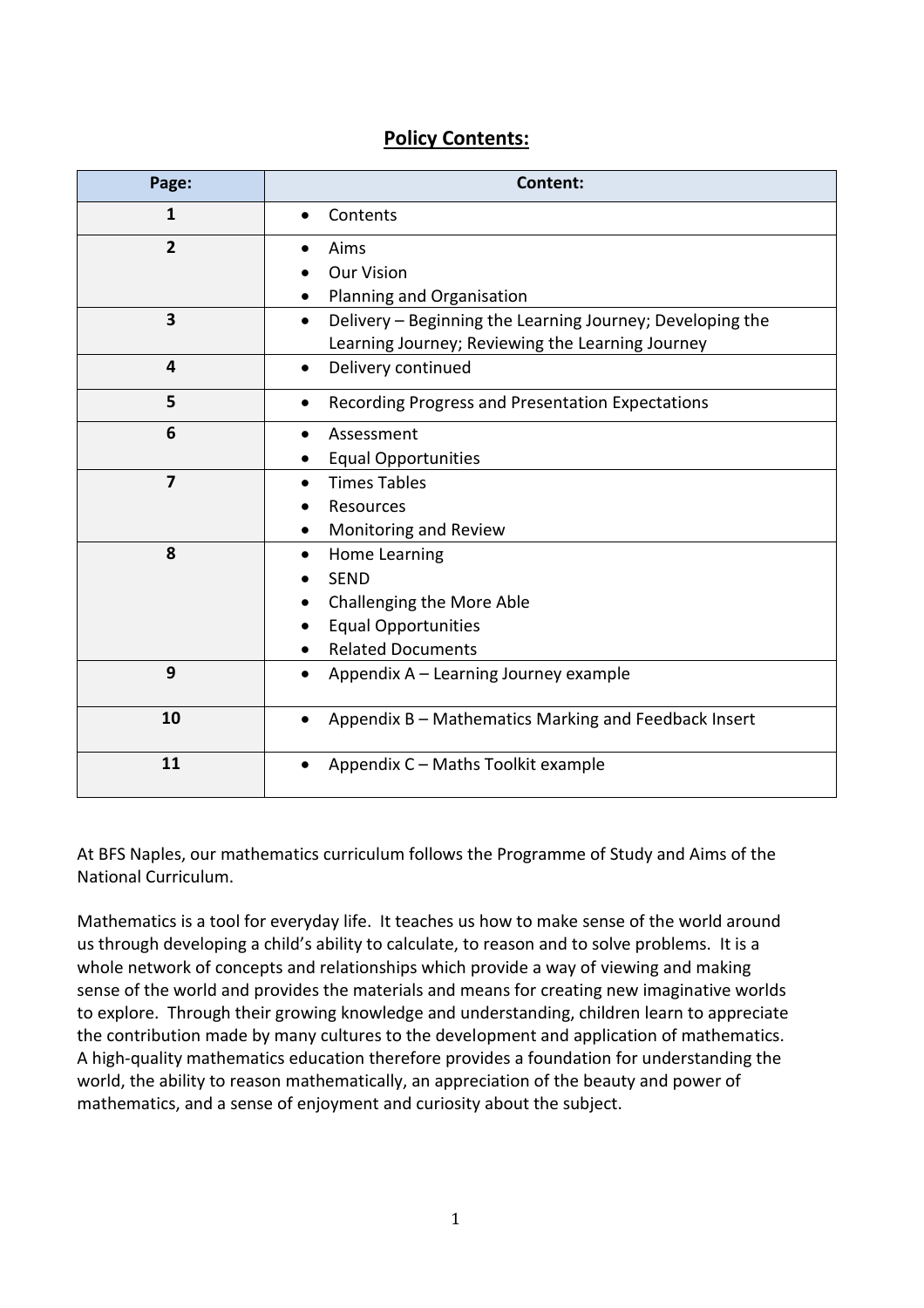# **Aims**

The National Curriculum for mathematics aims to ensure that all pupils:

- to become **fluent** in the fundamentals of mathematics, including through varied andfrequent practice with increasingly complex problems over time, so that pupils develop conceptual understanding and the ability to recall and apply knowledge rapidly and accurately.
- to **reason mathematically** by following a line of enquiry, conjecturing relationships and generalisations, and developing an argument, justification or proof using mathematical language.
- to **solve problems** by applying their mathematics to a variety of routine and nonroutine problems with increasing sophistication, including breaking down problems into a series of simpler steps and persevering in seeking solutions.

# **Our Vision for Mathematics**

- to promote enjoyment and enthusiasm for learning in all pupils through practical activity, exploration and discussion;
- to foster positive attitudes towards Mathematics by developing pupils' confidence, independence, persistence and co-operation skills;
- to promote confidence and competence with numbers and the number system;
- to develop the ability to solve problems through decision-making and reasoning in a range of contexts and to promote a growth mind set in all pupils, particularly when Problem Solving;
- to promote fluency in the fundamentals of mathematics, including through varied and frequent practice with increasingly complex problems over time, so that pupils have conceptual understanding and are able to recall and apply their knowledge rapidly and accurately to problems;
- to develop a practical understanding of the ways in which information is gathered and presented;
- to explore features of shape and space, and develop measuring skills in a range of contexts;
- to become mathematically literate and understand the importance of mathematics in everyday life and enable all pupils to find links between mathematics and other areas of the curriculum, including Science;
- to use a wide range of concrete, pictorial and abstract representations to develop all pupils' relational understanding of mathematics.

# **Planning and Organisation**

# **Long term planning**

The National Curriculum for Mathematics 2014, Development Matters and the Early Learning Goals (Number,Shape Space & Measure) provide the long term planning for mathematics taught in the school.

# **Medium term planning**

EYFS and Years 1-6 use the White Rose Maths Hub schemes of learning as their mediumterm planning documents. These schemes provide teachers with exemplification for maths objectives and are broken down into fluency, reasoning and problem solving, key aims of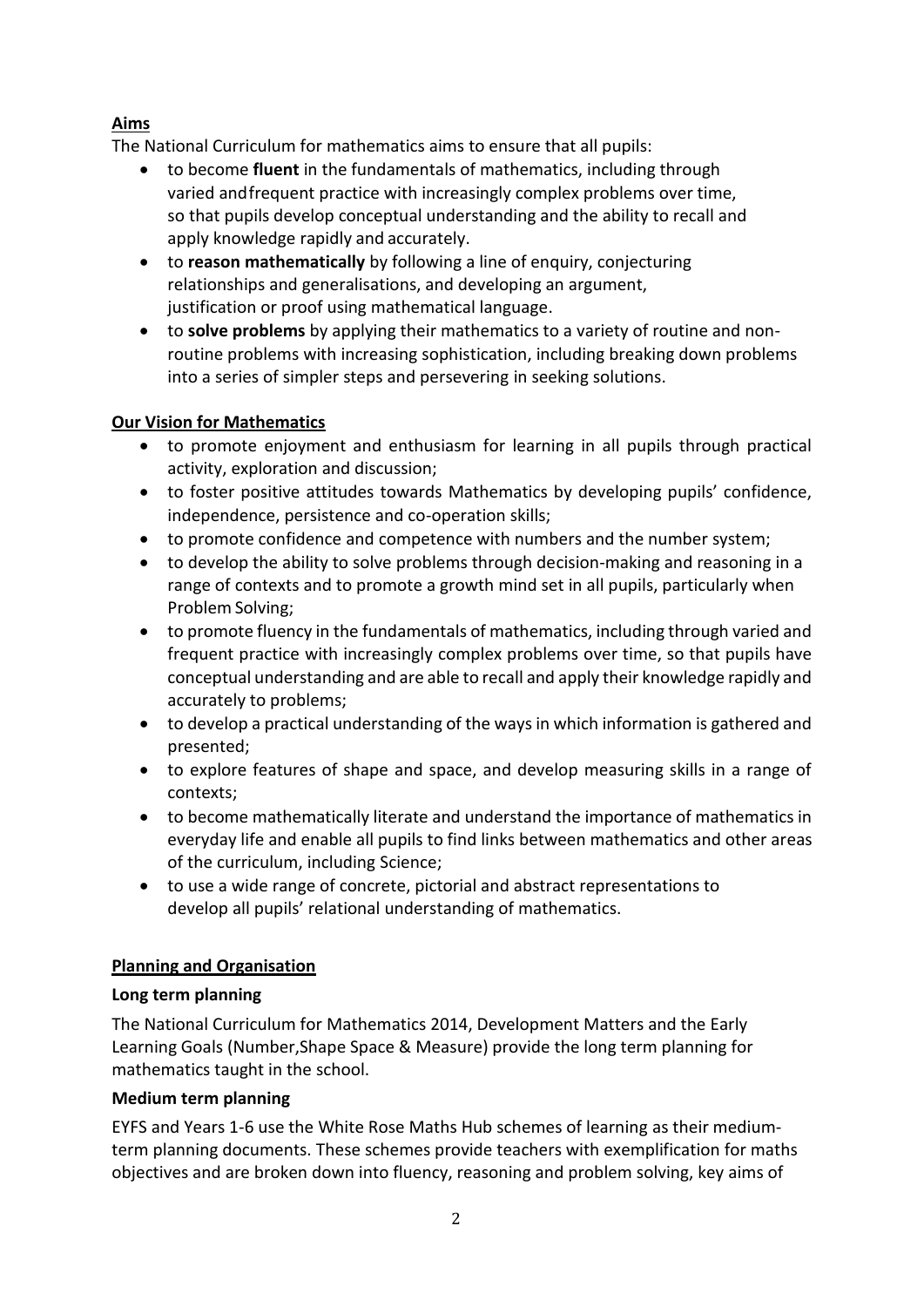the National Curriculum. They support a mastery approach to teaching and learning and have number at their heart. They ensure teachers stay in the required key stage and support the ideal of depth before breadth. They support pupils working together as a whole group and provide plenty of time to build reasoning and problem-solving elements into the curriculum.

### **Short term planning**

The above schemes of learning support daily lesson planning which are monitored. EYFS planning is based on the medium-term plans and delivered as appropriate to individual children with thought to where the children are now and what steps they need to take next.

#### **Delivery**

#### **Daily lessons**

All classes have a daily mathematics lesson where possible. In key stage one lessons are 45- 60 minutes and in key stage two at least 60 minutes. Teachers of the EYFS ensure the children learn through a mixture of adult led activities and child-initiated activities both inside and outside of the classroom.

#### **Delivering a Unit of Work**

#### **Step 1 –Beginning the Learning Journey**

Children are given a learning journey at the start of a unit of work (Annex A). They are also given a mini assessment task to complete before they receive any teacher input. The mini assessment task allows pupils to identify their starting point on the Learning Journey. Pupils use the traffic light system to indicate their starting point on the learning journey.

# **Step 2 – Developing the Learning Journey**

The teaching and learning of mathematics at BFS Naples should include aspects of the following Mastery approach strategies in every lesson and/or over a series of lessons:



'Concrete, pictorial, abstract (CPA) is a highly effective approach to teaching that develops a deep and sustainable understanding of maths.' (Maths - no problem!)

# **CONCRETE**

Concrete is the "doing" stage, using concrete objects to model problems. Instead of the traditional method of mathematics teaching, where a teacher demonstrates how to solve a problem, the CPA approach brings concepts to life by allowing pupils to experience and handle physical objects themselves. Every new abstract concept is learned first with a "concrete" or physical experience.

For example, if a problem is about adding up four baskets of fruit, the pupils might first handle actual fruit before progressing to handling counters or cubes which are used to represent the fruit.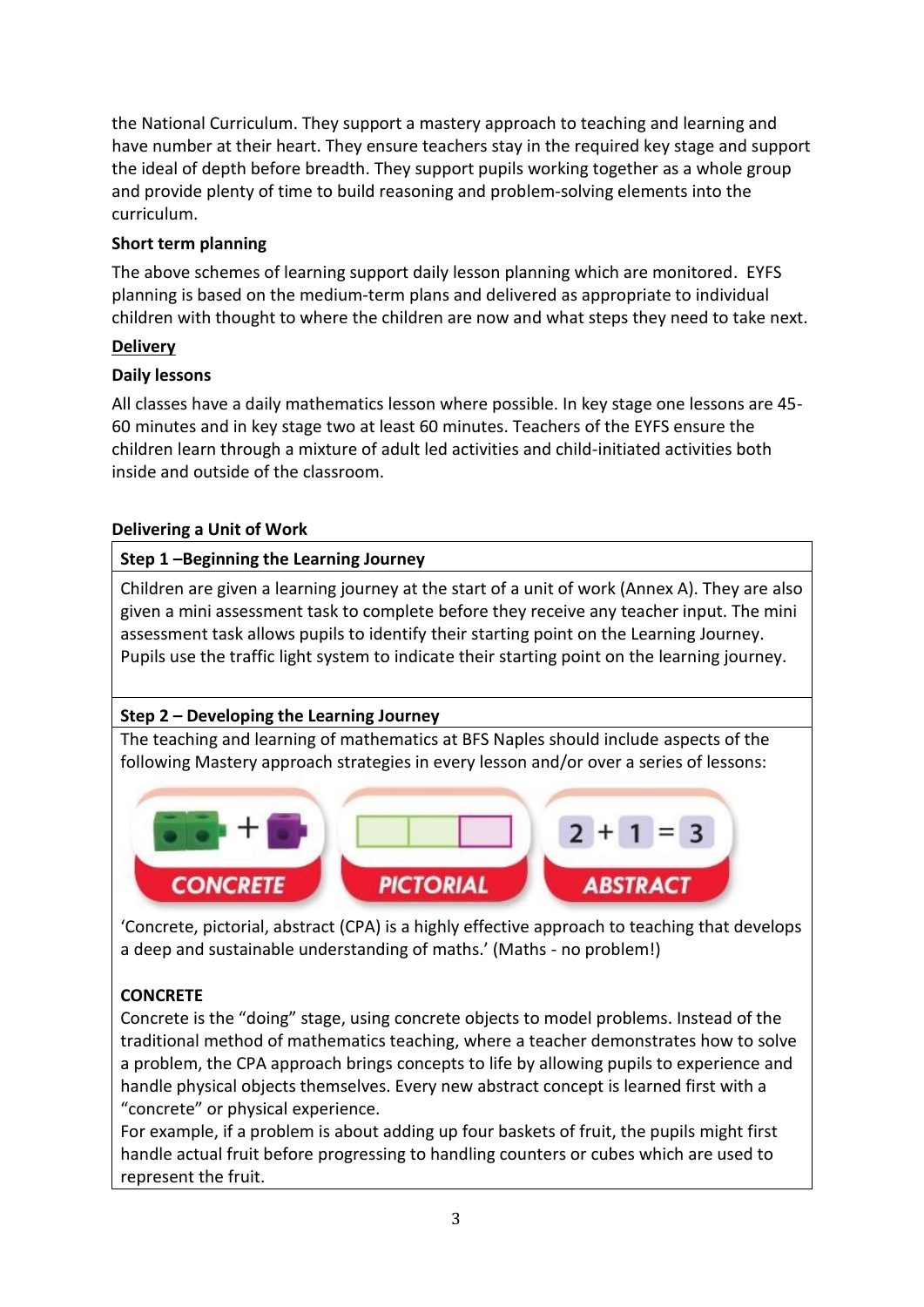# **PICTORIAL**

Pictorial is the "seeing" stage, using representations of the objects to model problems. This stage encourages pupils to make a mental connection between the physical object and abstract levels of understanding by drawing or looking at pictures, circles, diagrams or models which represent the objects in the problem.

Building or drawing a model makes it easier for pupils to grasp concepts they traditionally find more difficult, such as fractions, as it helps them visualise the problem and make it more accessible.

# **ABSTRACT**

Abstract is the "symbolic" stage, where pupils are able to use abstract symbols to model problems (Hauser).

Only once a child has demonstrated that they have a solid understanding of the "concrete" and "pictorial" representations of the problem, the teacher will introduce the more "abstract" concept, such as mathematical symbols. Pupils are introduced to the concept at a symbolic level, using only numbers, notation, and mathematical symbols, for example  $+$ ,  $-$ , x,  $\div$  to indicate addition, subtraction, multiplication, or division.



# Fluency

Fluency comes from deep knowledge and practice. This is the first stage of pupils' understanding. Fluency includes: conceptual understanding, accuracy, rapid recall, retention and practice.

When pupils are fluent they will demonstrate the ability to work accurately, carefully completing calculations with no or few careless errors. They are able to quickly recall the appropriate strategy to solve the calculation and progress through a number of questions at an age appropriate pace. Pupils will be able to retain their knowledge and understanding on a separate occasion to when the concept was first introduced.

The key to fluency is deep knowledge and practice and making connections at the right time for a child.

# Reasoning

Verbal reasoning demonstrates that pupils understand the mathematics. Talk is an integral part of mastery as it encourages students to reason, justify and explain their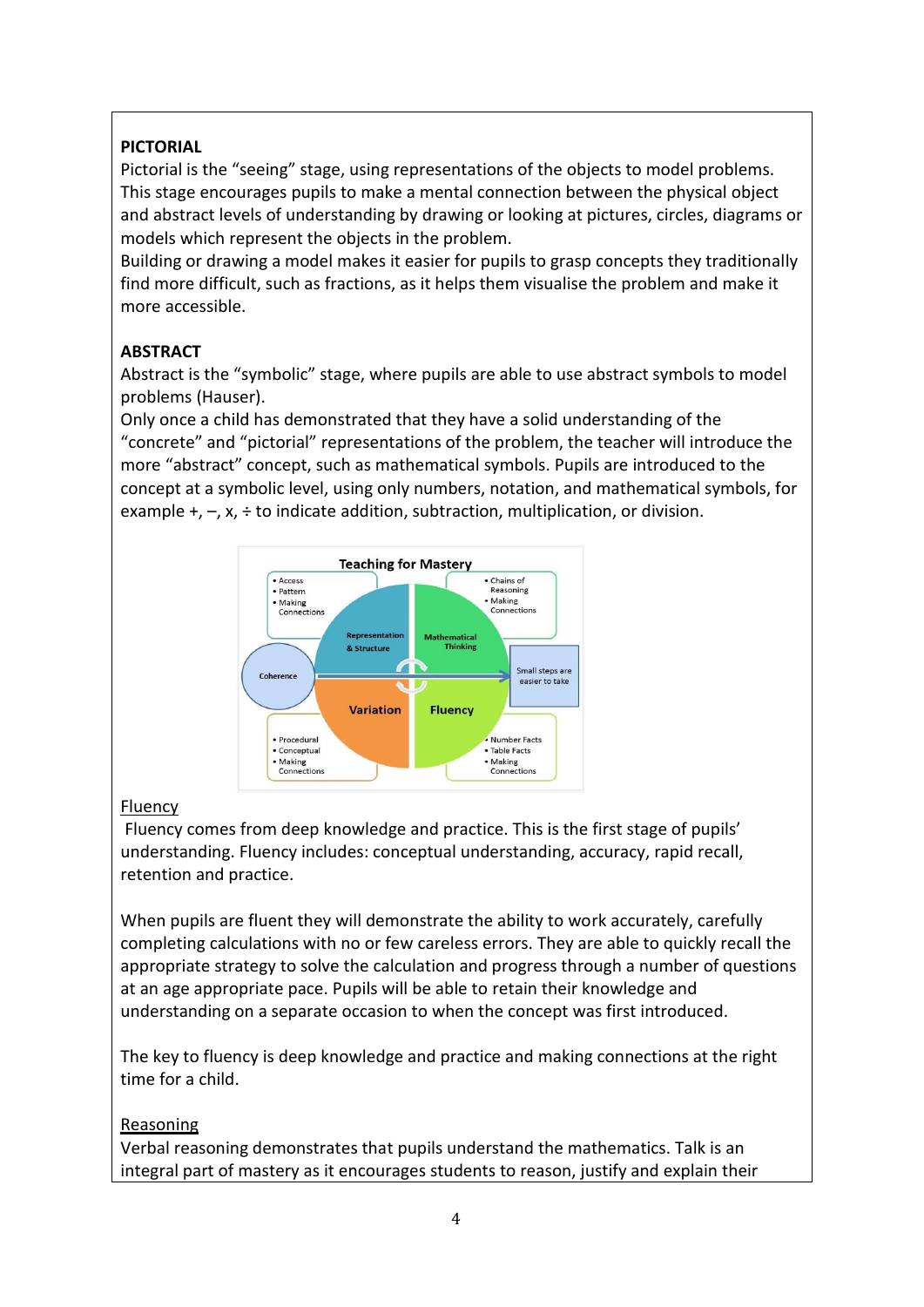thinking. You might, for example, get young learners to voice their thought processes. Older students could take part in class debates, giving them the space to challenge their peers using logical reasoning.

A mastery classroom is unlikely to be a quiet classroom. The way pupils speak and write about mathematics transforms their learning. Mastery approaches use a carefully sequenced, structured approach to introduce and reinforce mathematical vocabulary. Pupils should be able to say not just what the answer is, but how they know it's right. This is key to building mathematical language and reasoning skills. This gives pupils the confidence to communicate their ideas clearly, before writing them down.

At BFS Naples, our teachers maintain a high expectation upon pupils to repeat and use the correct mathematical vocabulary to explain their understanding verbally and in their reflection comments. By also displaying the vocabulary during the lesson, pupils will be able to use this independently.

#### Problem Solving

Mathematical problem solving is at the heart of the Mastery Approach at BFS Naples. Pupils are encouraged to identify, understand and apply relevant mathematical principles and make connections between different ideas. This builds the skills needed to tackle new problems, rather than simply repeating routines without a secure understanding.

Mathematical concepts are explored in a variety of representations and problem-solving contexts to give pupils a richer and deeper learning experience. Pupils combine different concepts to solve complex problems, and apply knowledge to real-life situations. Through problem solving, pupils are required to select their mathematical knowledge and apply this to a new concept.

#### **Step 3 – Reflecting on the Learning Journey**

Pupils then refer to their learning journey throughout the unit of work, using it to track their progress over time and also to select appropriate tasks during their lessons. At the end of the unit, children complete an end of unit assessment and use the traffic light system to reflect on their learning on the learning journey.

# **Recording Progress and Presentation Expectations**

We encourage all pupils embrace our high expectations of presentation in their books. To achieve this we expect:

- The name of the child, class, year group and subject should be written neatly in pen on the front of the books
- The marking code should be stuck on the inside front cover of the book (Annex B Marking and Feedback Book Insert)
- Short date written in the top right corner and underlined using a ruler
- Clear Learning Intention (for EYFS, Year 1 and where appropriate Year 2– this will be printed out using the Nelson font and stuck into pupil books)
- One digit per box when setting out calculations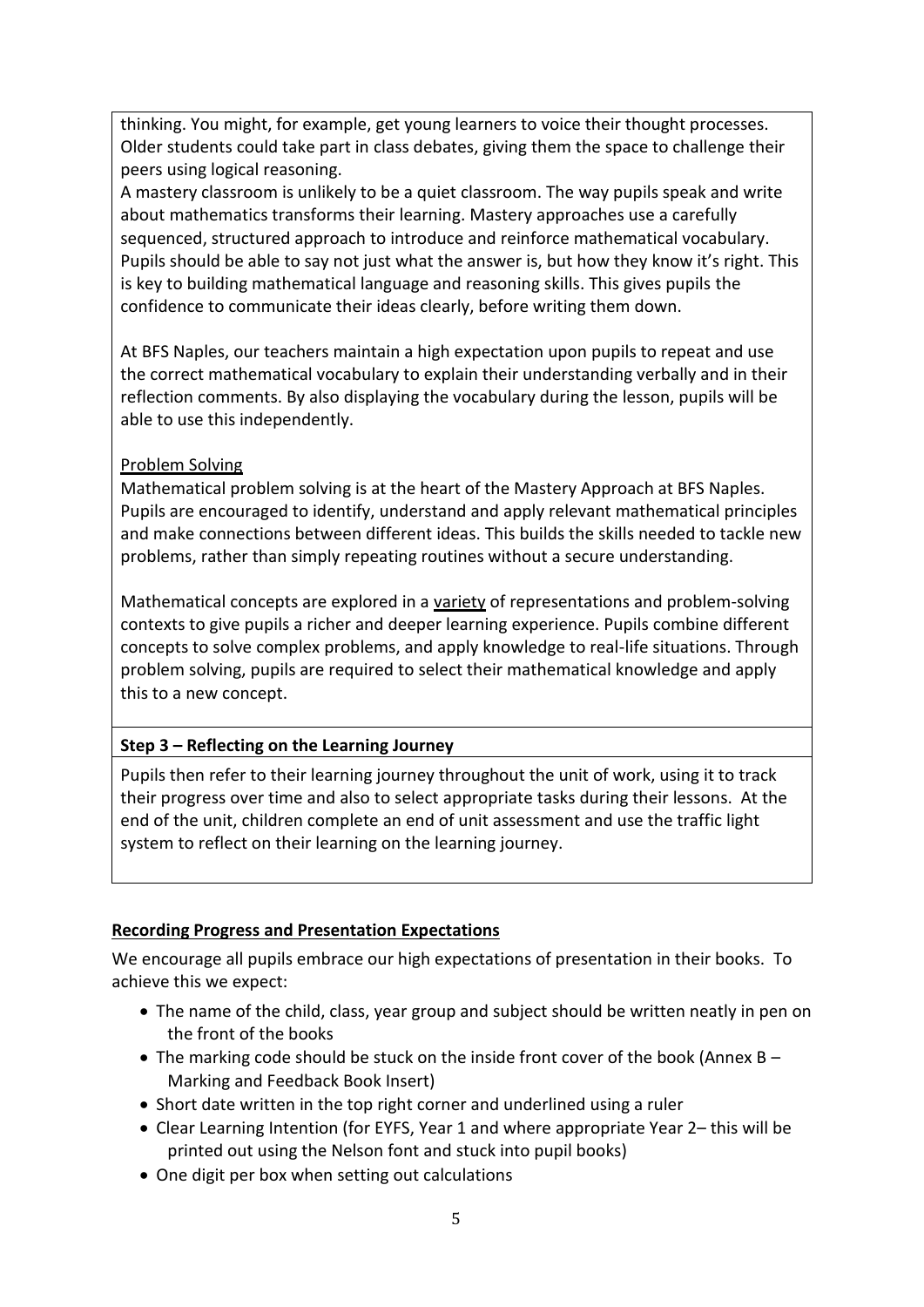- Incorrect number formation quickly identified and addressed
- Staff feedback in compliance with the Marking and Feedback Policy
- Evidence of self and peer assessment
- When worksheets are used, they should be marked and filed in the pupils' individual folders rather than stuck in books
- There should be a balance between learning completed in books and learning completed on worksheets.

#### **Assessment**

Assessment is an integral part of teaching and learning, is a continuous process and should include a variety of modes of presentations, operations and responses.

#### **Formative Assessment**

Teachers make assessments of children daily through;

- regular marking of work
- analysing errors and picking up on misconceptions
- asking questions and listening to answers
- facilitating and listening to discussions
- making observations

These ongoing formative assessments ensure responsive planning. Lessons are adapted readily and short-term planning evaluated in light of these assessments.

#### **Summative Assessment**

All pupils will undertake White Rose beginning and end of unit assessments. These assessments will inform future planning and should be filed in individual pupil folders.

All pupils will undertake termly White Rose assessments during our whole school assessment weeks. These results together with previous end of unit assessments will enable staff to make their progress judgment in Target Tracker and will inform future planning in addition to highlighting pupils who require additional support or interventions.

Y2 and Y6 complete the annual national tests (SATs) in May.

#### **Tracking Individual Progress**

Teachers track the detailed progress of children in mathematics against the Target Tracker Statements which cover the mathematics objectives for each year group. Teachers are expected to update Target Tracker weekly. This careful tracking ensures that all teacher planning is responsive and that individual progress and attainment is continually tracked. All assessment data is discussed with the HT and SENDCo at the termly Pupil Progress Meetings.

#### **Pupils Self-Assessment**

From KS1 Children should be self-assessing their own learning regularly through the use of traffic lighting or reflections on their learning. Regular opportunities should be provided for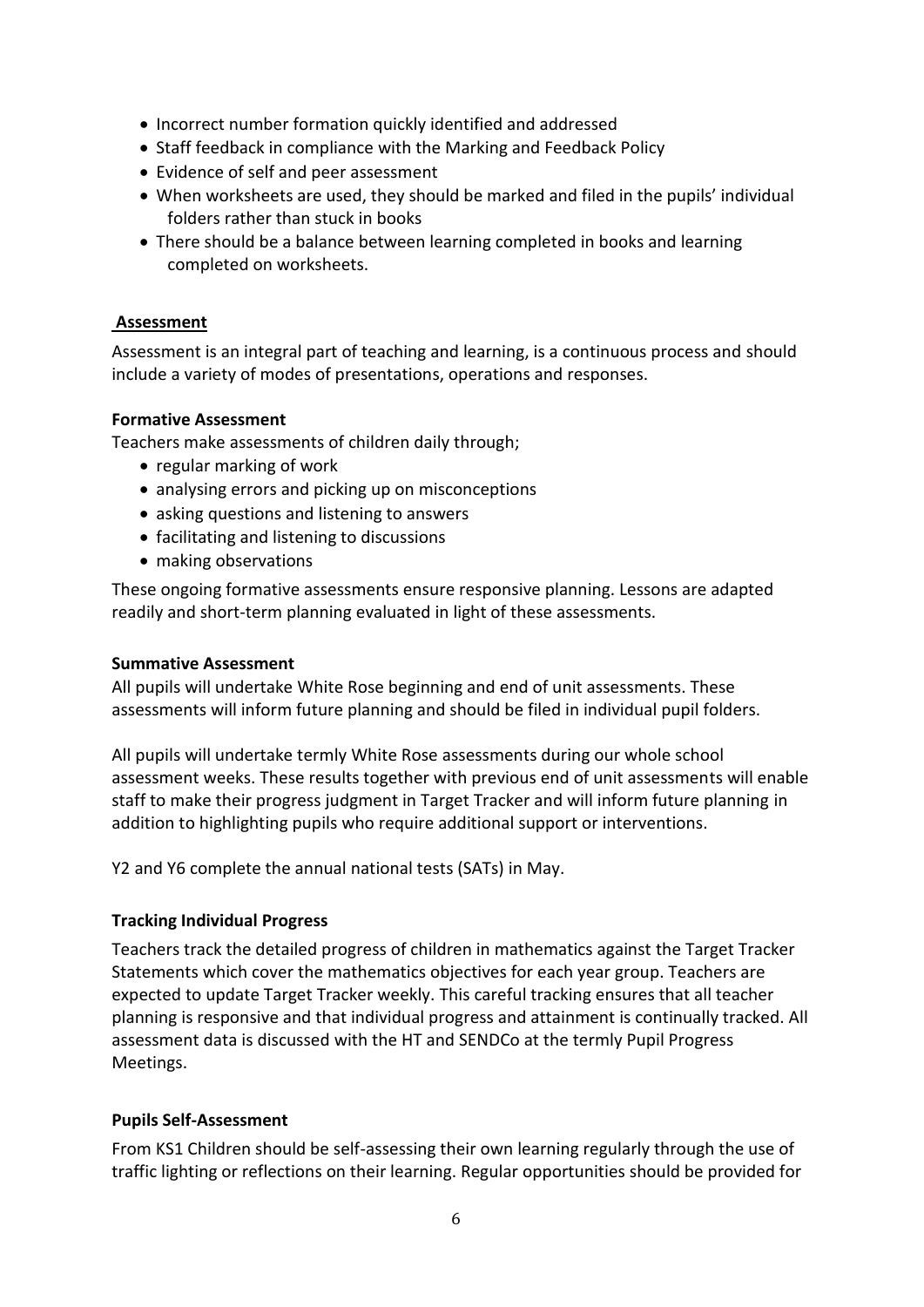children to complete corrections and respond to next step marking as appropriate for their age.

The learning journey is underpinned by a set of principles for the way things are taught and learnt in our school. Through the learning journey children are encouraged to take responsibility for their own learning, they are aware of where they are in relation to the current learning journey, and what they still need to achieve to complete the learning journey.

### **EYFS**

In the EYFS, planning for and monitoring of the learning journey is done through a collection of different documents that provide a picture of a child's development in relation to the mathematical concepts being covered. This may consist of photos, art-work, mark-making etc. and is interspersed with observations made by practitioners and is recorded on Target Tracker. This collection of documents is used to build a unique picture of what each child knows, feels and can do as well as his / her particular interests and learning style. This picture can then be used to pinpoint learning priorities and plan relevant and motivating learning experiences to challenge and help children to progress along their learning journey

#### **Times Tables**

All Year 4 pupils complete the National Times Tables check. Times Tables are a mathematics 'Non-negotiable' for all pupils and must be taught and then practised. TT Rockstars is available for the practice of times tables and Maths Frame can be accessed online. The 'Sound Check' programme on TT Rockstars follows the exact structure of the 2020 Year 4 Times Table Test and should be used in Year 3/4 as preparation for the test. Pupils are expected to log onto TT Rockstars at home for at least 10 minutes per week as part of their home learning.

#### **Resources**

Each class has a stock of core resources that are age appropriate. Additional mathematical equipment and resources are stored centrally in the resources room. We also have access to a wide range online subscriptions and text books to support learning and teaching.

Children in Year 1-6 are expected to have access to a 'Maths Toolkit' in the back of their books. The toolkit is an envelope containing additional resources that a child can access independently during their learning. It may include: times tables grids, knowledge organisers, number lines, vocabulary mats. (See Appendix C)

#### **Monitoring and Review**

Monitoring of the standards of children's work and of the quality of teaching in mathematics is the responsibility of the SLT and the mathematics subject leader. The work of the mathematics subject leader also involves supporting colleagues in the teaching of mathematics, ensuring that everyone is informed of current developments in the subject, and providing a strategic lead and direction for the subject in the school. The mathematics subject leader gives the head teacher and SLT termly and annual summaries in which they evaluates strengths and weaknesses in the subject and indicates areas for further and future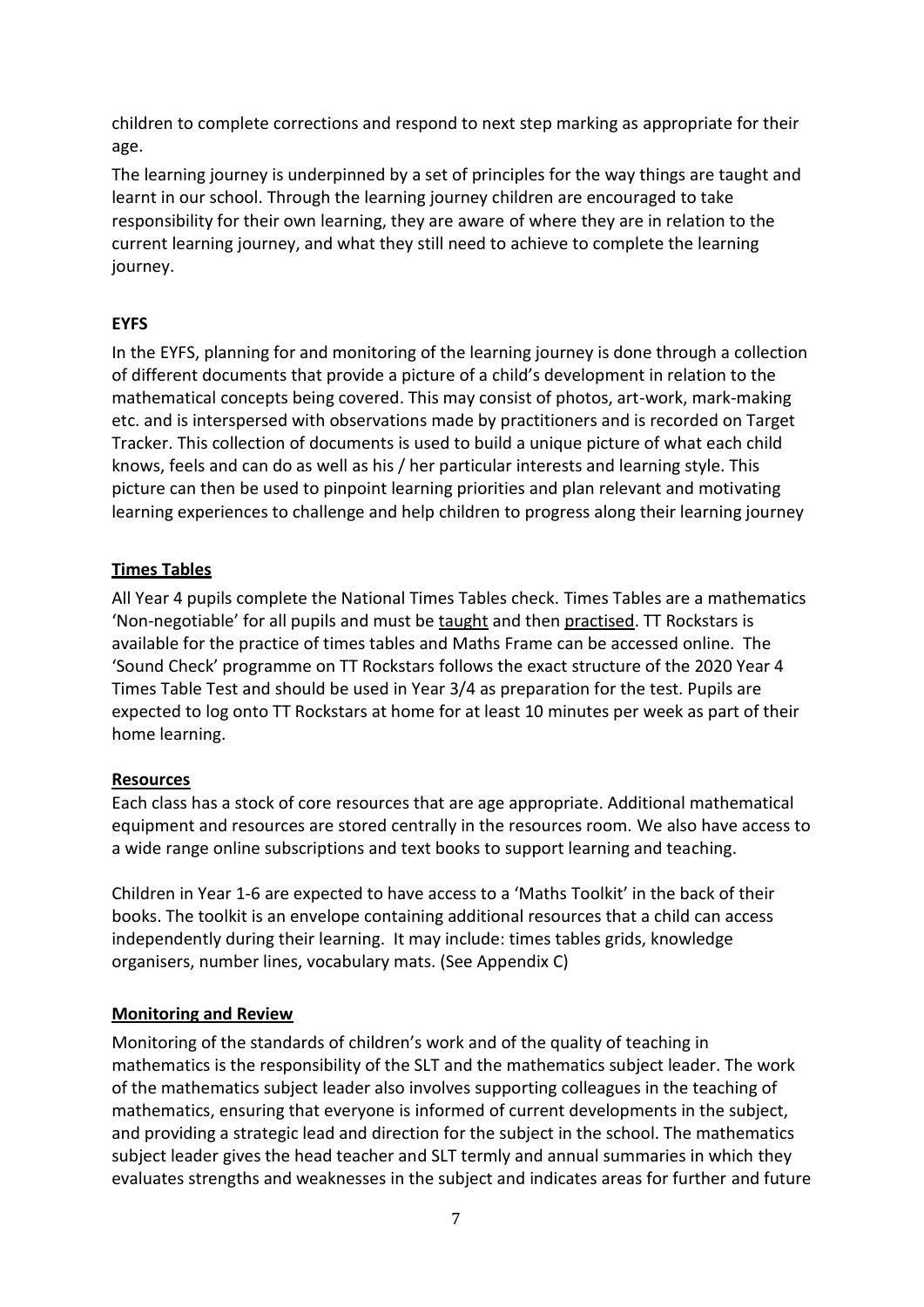#### improvement.

Teachers meet regularly to review individual examples of work and assessment judgements are moderated and monitored termly.

#### **Home Learning**

It is important that children's learning in mathematics is supported at home by the regular setting of home learning activities. See Home Learning Policy.

#### **Special educational needs & disabilities (SEND)**

Daily mathematics lessons are inclusive to pupils with special educational needs and disabilities. Where required, children's ILPs (Individual Learning Plans) incorporate suitable objectives from the National Curriculum for Mathematics or development Matters and teachers keep these in mind when planning work. These targets will be worked upon within the lesson as well as during additional interventions outside the mathematics lesson if appropriate.

#### **Challenging the More Able**

Within the daily mathematics lesson teachers have a responsibility to provide sufficient challenge for our more able children. Teachers are expected to plan carefully crafted lessons where work is pitched accurately to foster deep conceptual and procedural knowledge. Pupils who grasp concepts rapidly will be challenged through rich and sophisticated problems before any acceleration through new content to encourage a deeper and broader understanding. It is the teachers' responsibility to ensure that all children are challenged at a level appropriate to their ability.

#### **Equal Opportunities**

Positive attitudes towards mathematics are encouraged, so that all children, regardless of race, gender, ability or special needs, including those for whom English is a second language, develop an enjoyment and confidence with mathematics. The aim is to ensure that everyone makes progress and gains positively from lessons and to plan inclusive lessons. Lessons involving lots of visual, aural and kinaesthetic elements will benefit all children including those for whom English is an additional language (EAL). Differentiated questions are used in lessons to help children and planned support from Learning Support Assistants and other adults.

#### **Related Documents**

- Marking and Feedback Policy
- Home Learning Policy
- Calculation Policy
- SEND Policy
- Assessment Policy
- FS, KS1 and KS2 Planning Formats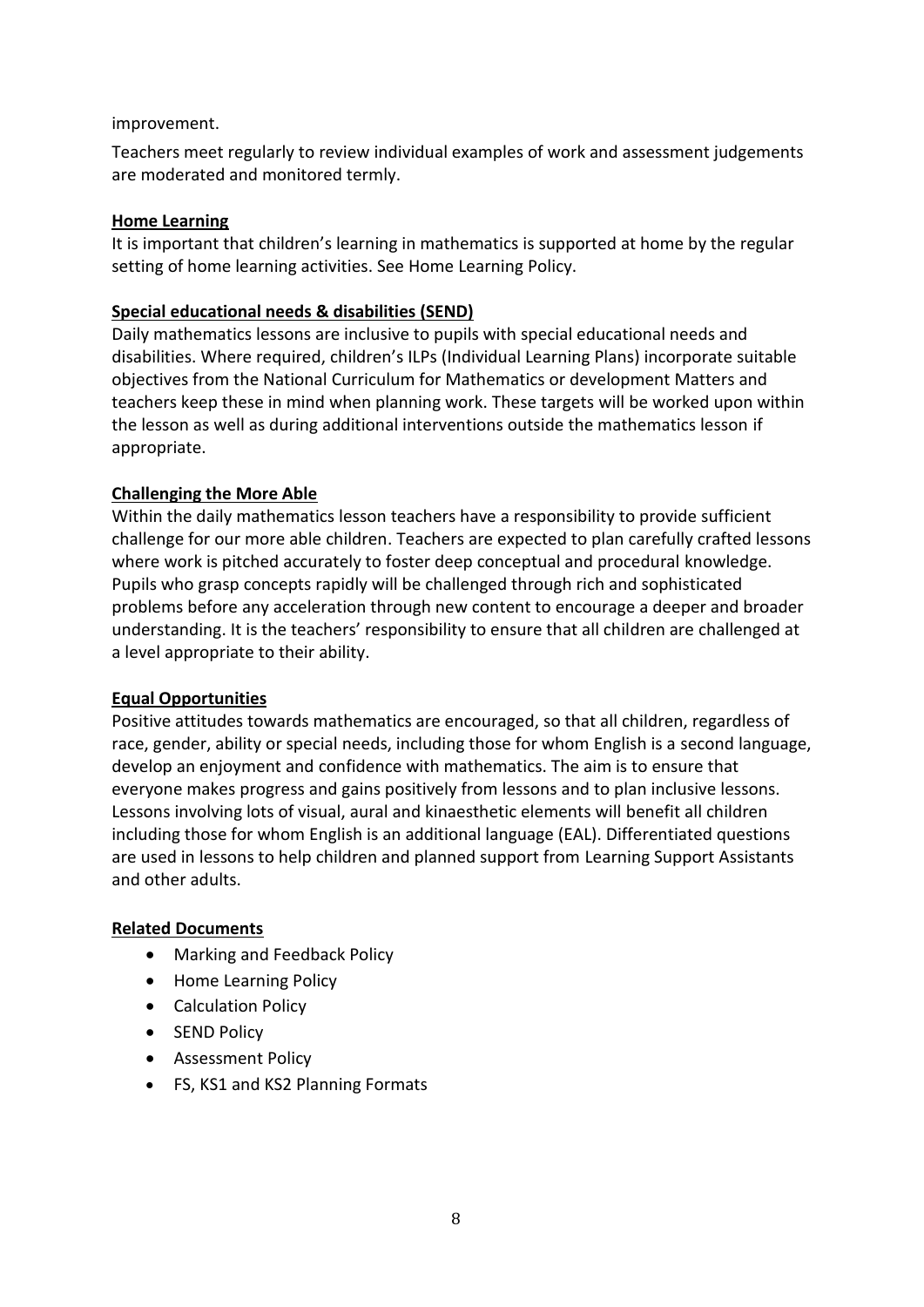#### **Appendix A – Maths Learning Journey**

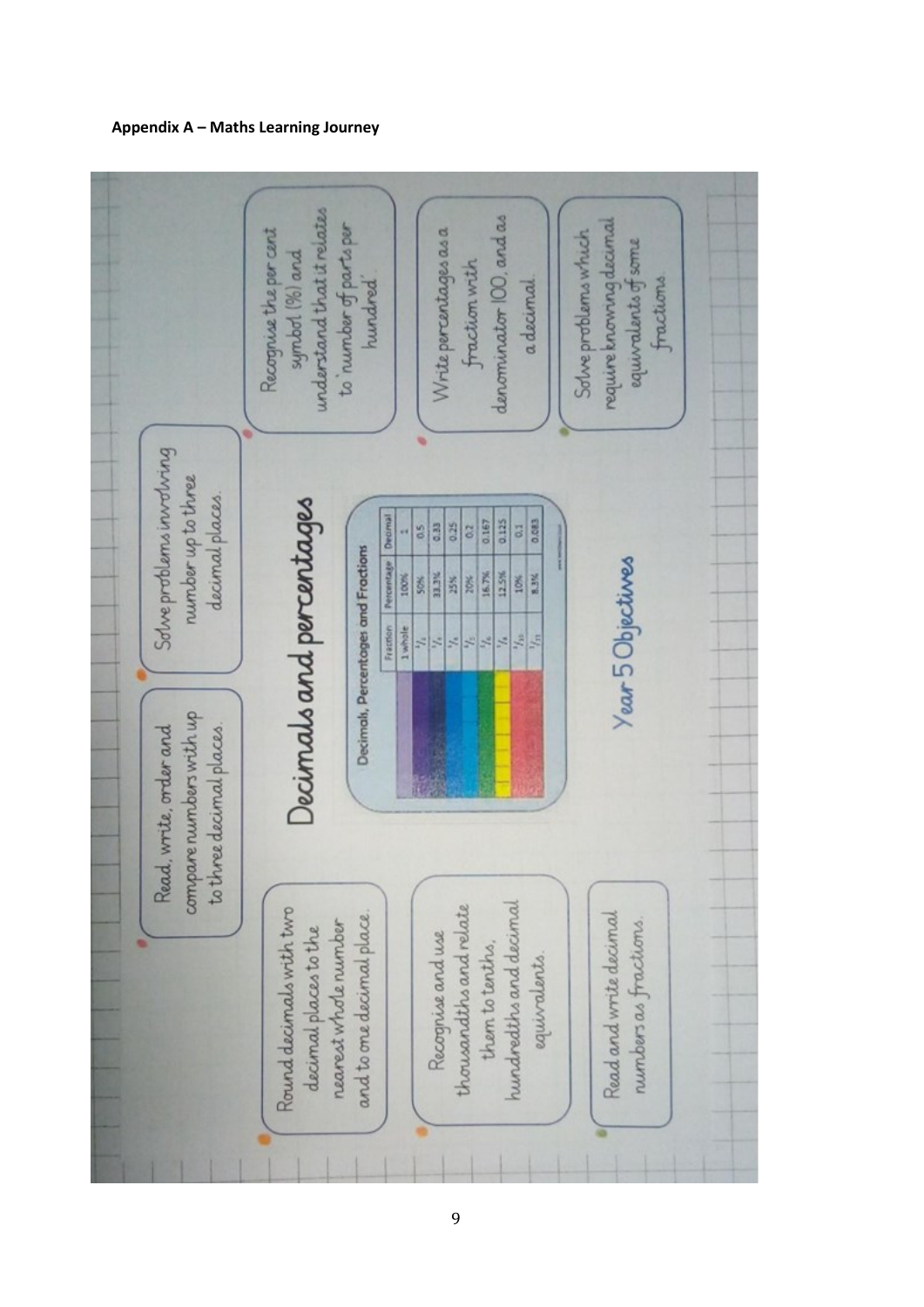#### **Appendix B – Mathematics Marking and Feedback Insert**

# **British Forces School, Naples**



# Makhs Books (KS2)

| How my learning will be |                                                           | How my learning will be marked: |                                      |  |
|-------------------------|-----------------------------------------------------------|---------------------------------|--------------------------------------|--|
|                         | presented:                                                |                                 | Correct                              |  |
|                         | write the short date at the<br>top                        |                                 | Learning Intention<br>Met            |  |
|                         | • write the learning intention<br>underneath              | 7                               | Incorrect - doesn't<br>make sense    |  |
|                         | underline the date and the LI                             |                                 | Missing word                         |  |
|                         | using a ruler                                             | $\mathbf{C}$                    | Capital letter                       |  |
|                         | • use a ruler for all straight<br>lines                   |                                 | <b>Full Stop</b>                     |  |
|                         | • show all your workings                                  | Word<br>underlined<br>SR.       | Key spelling error                   |  |
|                         | • one digit should go inside<br>each square               | $^{\prime\prime}$               | Start new paragraph                  |  |
|                         | • use a red/orange/green                                  |                                 | Indent reminder                      |  |
|                         | circle, or a sentence to show                             | <b>Assessment Prompts</b>       |                                      |  |
|                         | how your learning went                                    | $\mathsf{L}$                    | Learning intention                   |  |
|                         |                                                           | I                               | Independent Work                     |  |
|                         | write any questions or                                    | S                               | Supported Work                       |  |
|                         | messages for the teacher on<br>your page so they can help | VF                              | Verbal Feedback                      |  |
|                         |                                                           | <u>FM - </u>                    | Initials of marker                   |  |
|                         | you in another lesson                                     | green pen or<br>highlighter     | Next steps (Green<br>for growth)     |  |
|                         | respond to marking<br>comments with blue pen              | Pink pen or<br>highlighter      | Wow (Tickled pink)                   |  |
|                         |                                                           | Different.                      | Independently                        |  |
|                         |                                                           | Coloured pen<br>or highlighter. | corrected work (used<br>by children) |  |